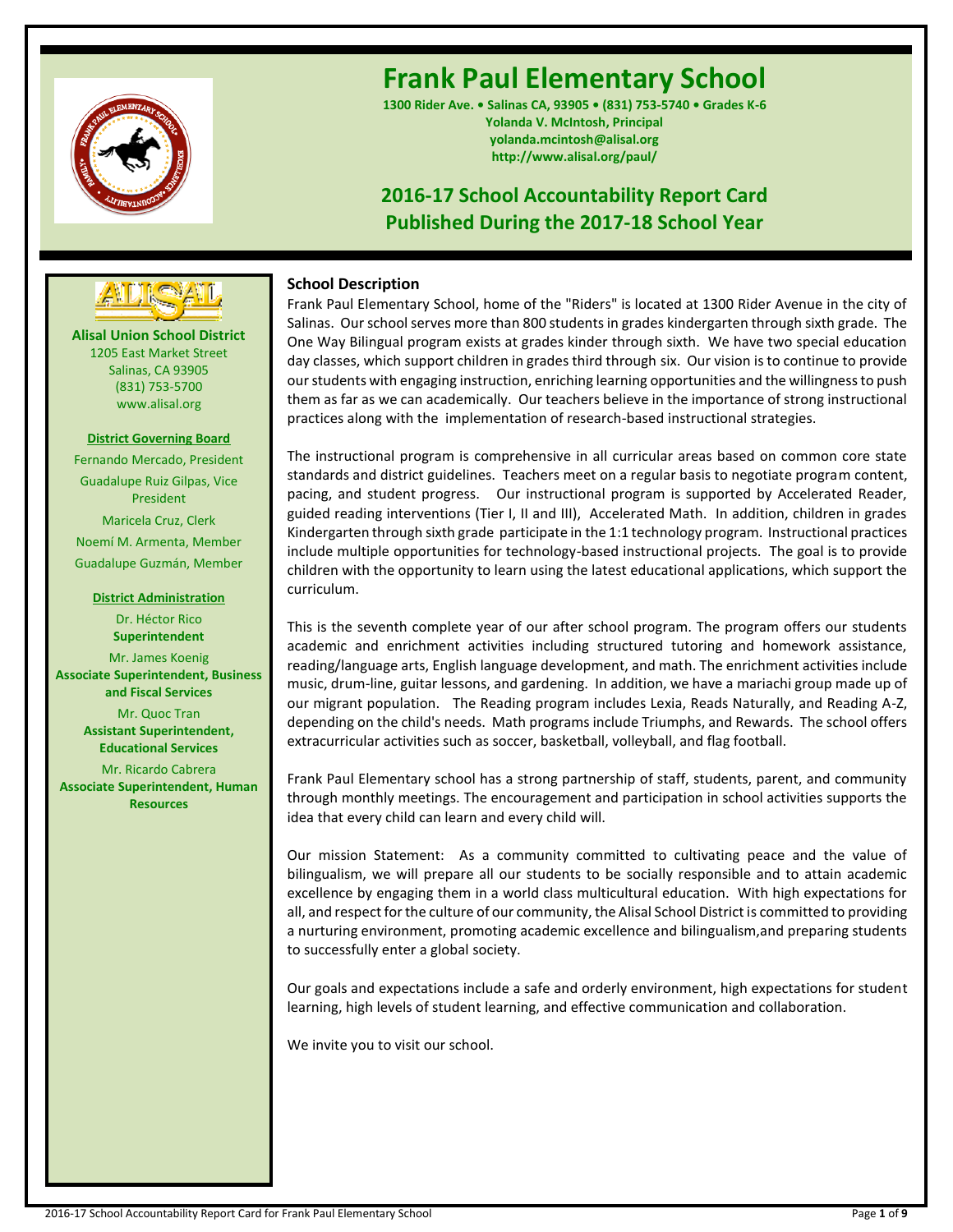## **About the SARC**

By February 1 of each year, every school in California is required by state law to publish a School Accountability Report Card (SARC). The SARC contains information about the condition and performance of each California public school. Under the Local Control Funding Formula (LCFF) all local educational agencies (LEAs) are required to prepare a Local Control and Accountability Plan (LCAP), which describes how they intend to meet annual school-specific goals for all pupils, with specific activities to address state and local priorities. Additionally, data reported in an LCAP is to be consistent with data reported in the SARC.

- For more information about SARC requirements, see the California Department of Education (CDE) SARC Web page at http://www.cde.ca.gov/ta/ac/sa/.
- For more information about the LCFF or LCAP, see the CDE LCFF Web page at http://www.cde.ca.gov/fg/aa/lc/.
- For additional information about the school, parents/guardians and community members should contact the school principal or the district office.

| 2016-17 Student Enrollment by Grade Level |                           |  |  |
|-------------------------------------------|---------------------------|--|--|
| <b>Grade Level</b>                        | <b>Number of Students</b> |  |  |
| Kindergarten                              | 126                       |  |  |
| Grade 1                                   | 94                        |  |  |
| Grade 2                                   | 96                        |  |  |
| Grade 3                                   | 125                       |  |  |
| Grade 4                                   | 120                       |  |  |
| Grade 5                                   | 127                       |  |  |
| Grade 6                                   | 122                       |  |  |
| <b>Total Enrollment</b>                   | 810                       |  |  |

| 2016-17 Student Enrollment by Group        |                                    |  |  |  |
|--------------------------------------------|------------------------------------|--|--|--|
| Group                                      | <b>Percent of Total Enrollment</b> |  |  |  |
| <b>Black or African American</b>           | 0                                  |  |  |  |
| American Indian or Alaska Native           | 0                                  |  |  |  |
| Asian                                      | O                                  |  |  |  |
| Filipino                                   | 0.2                                |  |  |  |
| <b>Hispanic or Latino</b>                  | 91.7                               |  |  |  |
| <b>Native Hawaiian or Pacific Islander</b> | 0                                  |  |  |  |
| White                                      | 0.2                                |  |  |  |
| <b>Two or More Races</b>                   | 0                                  |  |  |  |
| Socioeconomically Disadvantaged            | 97.4                               |  |  |  |
| <b>English Learners</b>                    | 79.6                               |  |  |  |
| <b>Students with Disabilities</b>          | 7.3                                |  |  |  |
| <b>Foster Youth</b>                        | 0.5                                |  |  |  |

## **A. Conditions of Learning**

#### **State Priority: Basic**

The SARC provides the following information relevant to the State priority: Basic (Priority 1):

- Degree to which teachers are appropriately assigned and fully credentialed in the subject area and for the pupils they are teaching;
- Pupils have access to standards-aligned instructional materials; and
- School facilities are maintained in good repair.

| <b>Teacher Credentials</b>                         |           |           |           |  |  |  |
|----------------------------------------------------|-----------|-----------|-----------|--|--|--|
| <b>Frank Paul Elementary School</b>                | $15 - 16$ | $16 - 17$ | $17 - 18$ |  |  |  |
| <b>With Full Credential</b>                        | 33        | 31        | 29        |  |  |  |
| <b>Without Full Credential</b>                     | 4         | 6         | 6         |  |  |  |
| <b>Teaching Outside Subject Area of Competence</b> | 0         | O         |           |  |  |  |
| <b>Alisal Union School District</b>                | $15 - 16$ | $16 - 17$ | $17 - 18$ |  |  |  |
| <b>With Full Credential</b>                        |           |           | 334       |  |  |  |
| <b>Without Full Credential</b>                     |           |           | 61        |  |  |  |
| <b>Teaching Outside Subject Area of Competence</b> |           |           |           |  |  |  |

| Teacher Misassignments and Vacant Teacher Positions at this School     |  |  |  |  |  |  |  |
|------------------------------------------------------------------------|--|--|--|--|--|--|--|
| <b>Frank Paul Elementary School</b><br>$17 - 18$<br>15-16<br>$16 - 17$ |  |  |  |  |  |  |  |
| <b>Teachers of English Learners</b>                                    |  |  |  |  |  |  |  |
| Total Teacher Misassignments                                           |  |  |  |  |  |  |  |
| <b>Vacant Teacher Positions</b>                                        |  |  |  |  |  |  |  |

\* "Misassignments" refers to the number of positions filled by teachers who lack legal authorization to teach that grade level, subject area, student group, etc. Total Teacher Misassignments includes the number of Misassignments of Teachers of English Learners.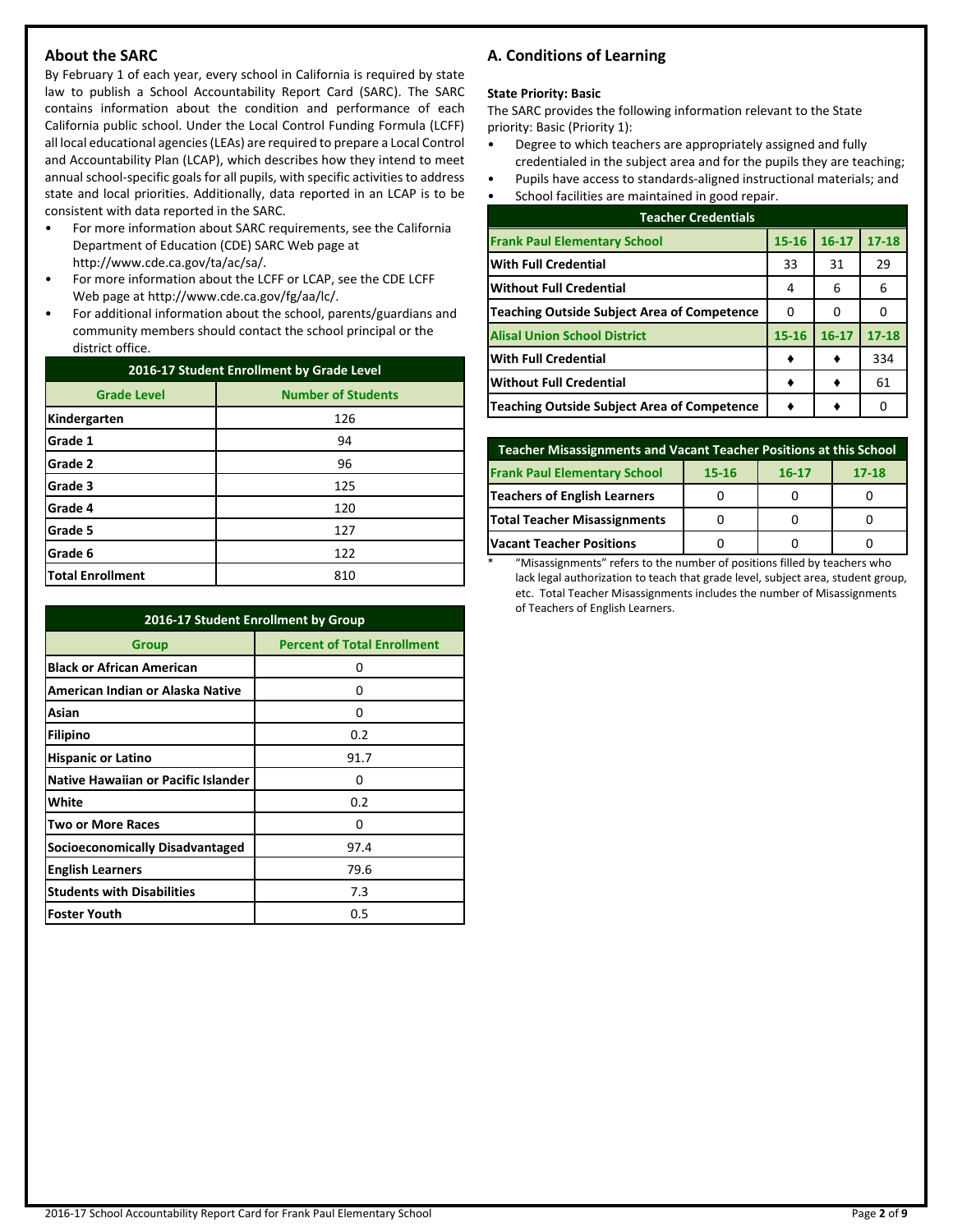## **Quality, Currency, Availability of Textbooks and Instructional Materials (School Year 2017-18)**

In order to support classroom professionals in teaching the Language Arts and Math Common Core State Standards, Engage NY curriculum, in both content areas was recommended and adopted as district curriculum. Both Engage NY Language Arts and Math were piloted and feedback from teachers attested to the ability of these common core resources to meet the requirements of the new common core state standards (CCSS).

In Language Arts:

K-1-2-3 Wonders is used to teacher all Language Arts standards. 4-6 used Engage NY solely to teach all Language Arts standards.

In Math:

At K-6, teachers used both the adopted Everyday Math curriculum and Engage NY Math, selecting one as their primary resource and the other as a secondary resource.

Bilingual Transference classrooms were able to use the Engage NY Math because student materials became available.

|                                     | <b>Textbooks and Instructional Materials</b><br>Year and month in which data were collected: 2014                                              |                                                               |  |  |  |  |  |
|-------------------------------------|------------------------------------------------------------------------------------------------------------------------------------------------|---------------------------------------------------------------|--|--|--|--|--|
| <b>Core Curriculum Area</b>         |                                                                                                                                                | <b>Textbooks and Instructional Materials/Year of Adoption</b> |  |  |  |  |  |
| <b>Reading/Language Arts</b>        | McMillan / McGraw-Hill, Wonders- Adopted 2017<br>Engage New York Language Arts- Adopted 2014<br>McMillan / McGraw-Hill, Treasures-Adopted 2010 |                                                               |  |  |  |  |  |
|                                     | The textbooks listed are from most recent adoption:                                                                                            | Yes                                                           |  |  |  |  |  |
|                                     | Percent of students lacking their own assigned textbook:                                                                                       | 0                                                             |  |  |  |  |  |
| <b>Mathematics</b>                  | Engage New York Math-Adopted 2014<br>McMillan / McGraw-Hill,<br>Every Day Math- Adopted 2012                                                   |                                                               |  |  |  |  |  |
|                                     | The textbooks listed are from most recent adoption:                                                                                            | Yes                                                           |  |  |  |  |  |
|                                     | Percent of students lacking their own assigned textbook:                                                                                       | 0                                                             |  |  |  |  |  |
| Science                             | Delta Foss- (Kinder-5th grades) - Adopted 2007<br>McGraw-Hill- (6th grade) - Adopted 2006                                                      |                                                               |  |  |  |  |  |
|                                     | The textbooks listed are from most recent adoption:                                                                                            | Yes                                                           |  |  |  |  |  |
|                                     | Percent of students lacking their own assigned textbook:                                                                                       | $\mathbf 0$                                                   |  |  |  |  |  |
| <b>History-Social Science</b>       | McGraw-Hill, Vistas-Adopted 2006                                                                                                               |                                                               |  |  |  |  |  |
|                                     | The textbooks listed are from most recent adoption:                                                                                            | Yes                                                           |  |  |  |  |  |
|                                     | Percent of students lacking their own assigned textbook:                                                                                       | $\mathbf 0$                                                   |  |  |  |  |  |
| <b>Foreign Language</b>             | Not applicable                                                                                                                                 |                                                               |  |  |  |  |  |
|                                     | The textbooks listed are from most recent adoption:                                                                                            | No                                                            |  |  |  |  |  |
|                                     | Percent of students lacking their own assigned textbook:                                                                                       | 0                                                             |  |  |  |  |  |
| <b>Health</b>                       | Not applicable                                                                                                                                 |                                                               |  |  |  |  |  |
|                                     | The textbooks listed are from most recent adoption:                                                                                            | No                                                            |  |  |  |  |  |
|                                     | Percent of students lacking their own assigned textbook:                                                                                       | $\Omega$                                                      |  |  |  |  |  |
| <b>Visual and Performing Arts</b>   | Not applicable                                                                                                                                 |                                                               |  |  |  |  |  |
|                                     | The textbooks listed are from most recent adoption:                                                                                            | No                                                            |  |  |  |  |  |
|                                     | Percent of students lacking their own assigned textbook:                                                                                       | 0                                                             |  |  |  |  |  |
| <b>Science Laboratory Equipment</b> | N/A                                                                                                                                            |                                                               |  |  |  |  |  |
|                                     | The textbooks listed are from most recent adoption:                                                                                            | N/A                                                           |  |  |  |  |  |
|                                     | Percent of students lacking their own assigned textbook:                                                                                       | 0                                                             |  |  |  |  |  |

Note: Cells with N/A values do not require data.

## **School Facility Conditions and Planned Improvements (Most Recent Year)**

Frank Paul School provides a safe and clean environment for learning. Our custodial staff consists of a lead day custodian and two evening custodians. Each classroom, restroom, and office is cleaned daily. District personnel maintain landscaping and provide other operational services. If the need arises, a work order is placed and repairs are made.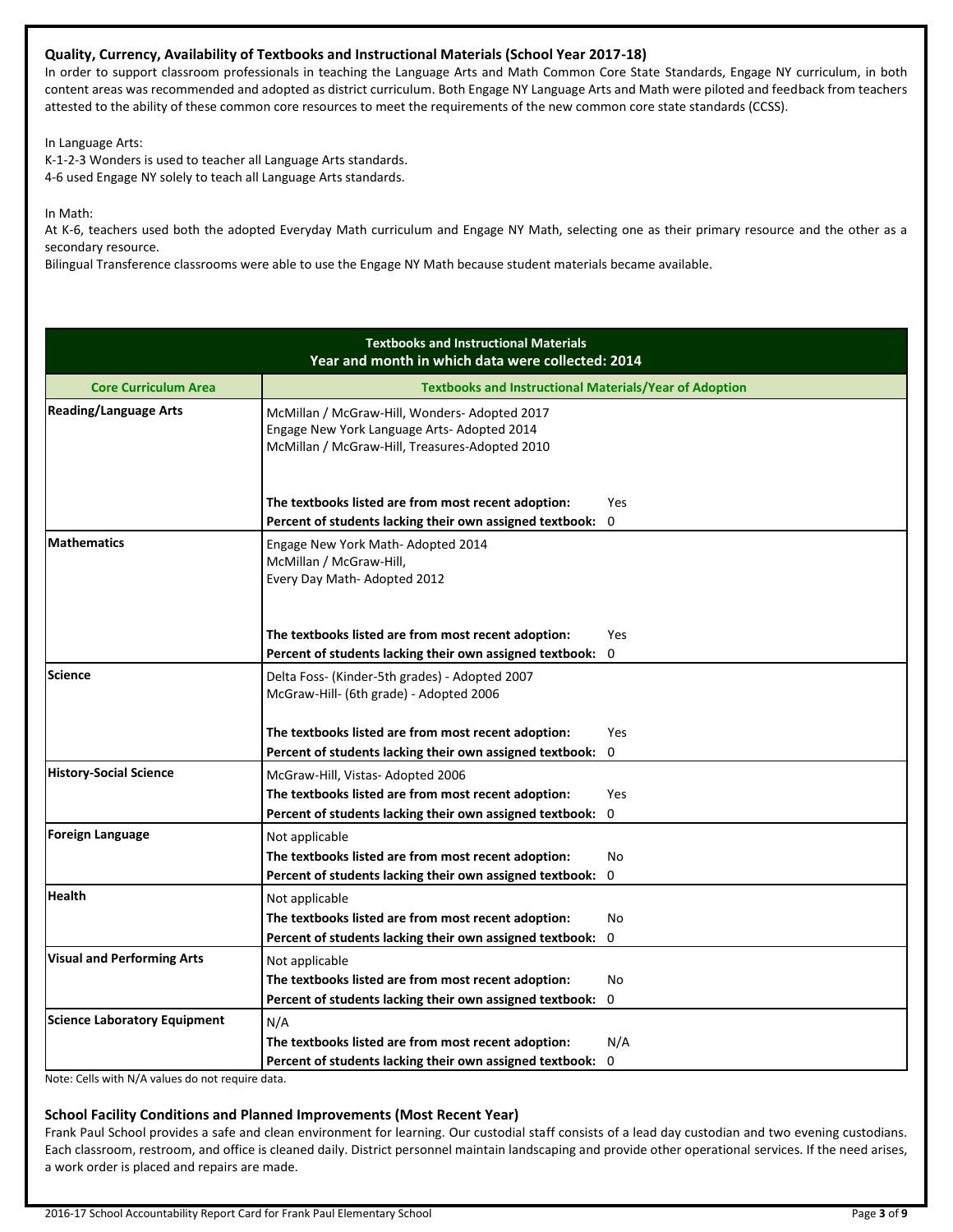Frank Paul is a 28-year-old modular school, with an additional 10 rooms added two years ago. The school consists of 33 regular classrooms and four preschool classrooms, one of which is an outside facility, which rents out the space. Our school has only three permanent buildings: our multipurpose room and two classrooms. Our multipurpose room serves as our cafeteria and events center. In case of inclement weather we use our satellite cafeteria to help manage the number of children out a the same time.

| <b>School Facility Good Repair Status (Most Recent Year)</b><br>Year and month in which data were collected: August, 2017 |                      |      |      |      |                                |
|---------------------------------------------------------------------------------------------------------------------------|----------------------|------|------|------|--------------------------------|
| <b>System Inspected</b>                                                                                                   | <b>Repair Status</b> |      |      |      | <b>Repair Needed and</b>       |
|                                                                                                                           | Good                 |      | Fair | Poor | <b>Action Taken or Planned</b> |
| Systems:                                                                                                                  | x                    |      |      |      |                                |
| Gas Leaks, Mechanical/HVAC, Sewer                                                                                         |                      |      |      |      |                                |
| Interior:<br><b>Interior Surfaces</b>                                                                                     | X                    |      |      |      |                                |
| <b>Cleanliness:</b><br>Overall Cleanliness, Pest/ Vermin Infestation                                                      | X                    |      |      |      |                                |
| Electrical:<br>Electrical                                                                                                 | X                    |      |      |      |                                |
| <b>Restrooms/Fountains:</b><br>Restrooms, Sinks/ Fountains                                                                | X                    |      |      |      |                                |
| Safety:<br>Fire Safety, Hazardous Materials                                                                               | X                    |      |      |      |                                |
| Structural:<br>Structural Damage, Roofs                                                                                   | X                    |      |      |      |                                |
| <b>External:</b><br>Playground/School Grounds, Windows/Doors/Gates/Fences                                                 | X                    |      |      |      |                                |
| <b>Overall Rating</b>                                                                                                     | <b>Exemplary</b>     | Good | Fair | Poor |                                |
|                                                                                                                           | X                    |      |      |      |                                |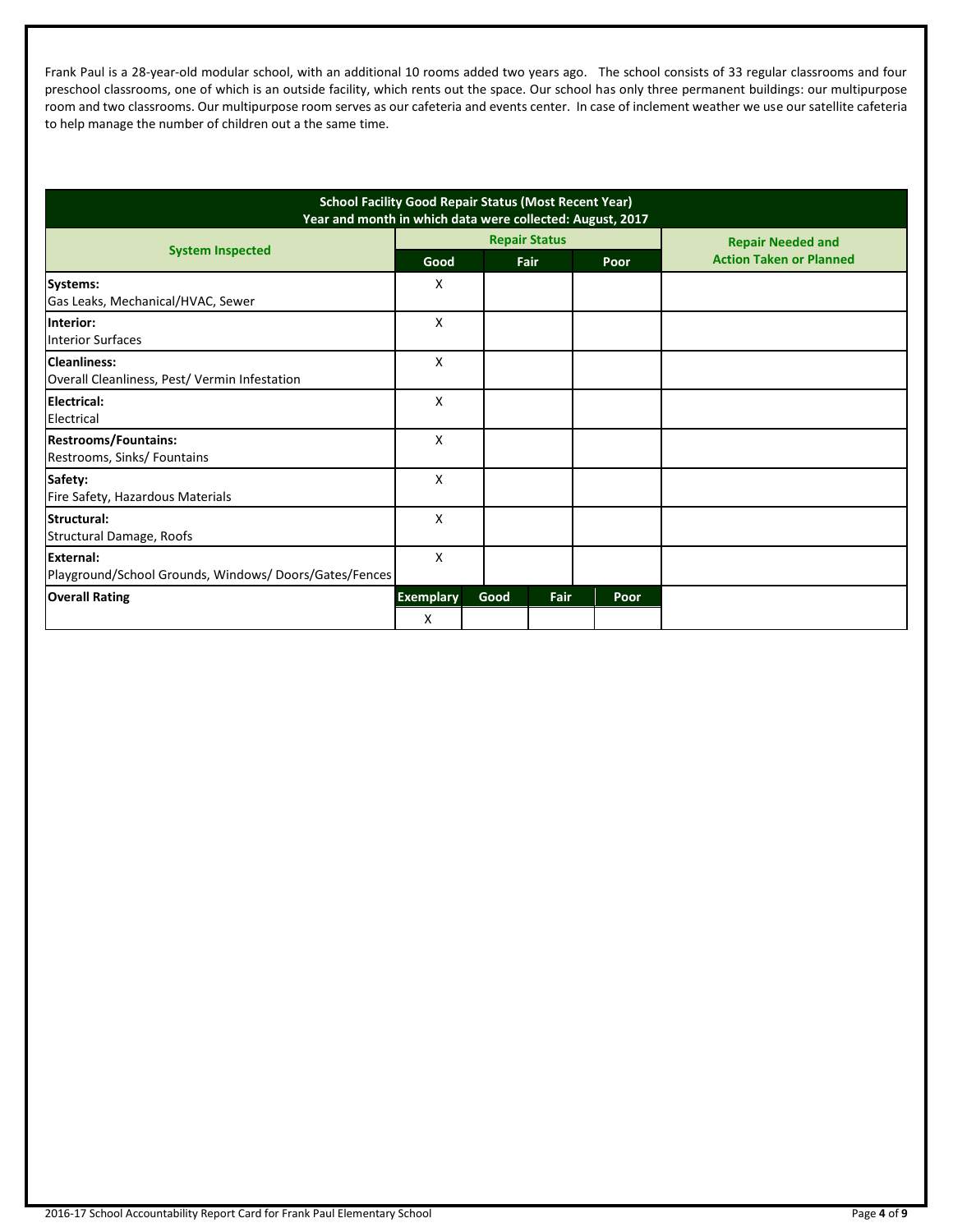## **B. Pupil Outcomes**

#### **State Priority: Pupil Achievement**

The SARC provides the following information relevant to the State priority: Pupil Achievement (Priority 4):

- Statewide assessments (i.e., California Assessment of Student Performance and Progress [CAASPP] System, which includes the Smarter Balanced Summative Assessments for students in the general education population and the California Alternate Assessments [CAAs] for English language arts/literacy [ELA] and mathematics given in grades three through eight and grade eleven. The CAAs have replaced the California Alternate Performance Assessment [CAPA] for ELA and mathematics, which were eliminated in 2015. Only eligible students may participate in the administration of the CAAs. CAA items are aligned with alternate achievement standards, which are linked with the Common Core State Standards [CCSS] for students with significant cognitive disabilities); and
- The percentage of students who have successfully completed courses that satisfy the requirements for entrance to the University of California and the California State University, or career technical education sequences or programs of study

| 2016-17 CAASPP Results for All Students |                                                                                       |                                  |    |    |              |           |  |
|-----------------------------------------|---------------------------------------------------------------------------------------|----------------------------------|----|----|--------------|-----------|--|
|                                         | Percent of Students Meeting or Exceeding the State Standards<br>$(grades 3-8 and 11)$ |                                  |    |    |              |           |  |
| <b>Subject</b>                          |                                                                                       | <b>School</b><br><b>District</b> |    |    | <b>State</b> |           |  |
|                                         | $15 - 16$<br>$16 - 17$<br>$16 - 17$<br>15-16                                          |                                  |    |    |              | $16 - 17$ |  |
| IELA                                    | 22                                                                                    | 26                               | 24 | 28 | 48           | 48        |  |
| Math                                    | 16                                                                                    | 22                               | 18 | 21 | 36           | 37        |  |

Percentages are not calculated when the number of students tested is ten or less, either because the number of students in this category is too small for statistical accuracy or to protect student privacy.

| <b>CAASPP Test Results in Science for All Students</b>                                                     |                                                  |           |                                          |    |    |    |
|------------------------------------------------------------------------------------------------------------|--------------------------------------------------|-----------|------------------------------------------|----|----|----|
| <b>Percent of Students Scoring at Proficient or Advanced</b><br>(meeting or exceeding the state standards) |                                                  |           |                                          |    |    |    |
| <b>Subject</b>                                                                                             | <b>School</b><br><b>District</b><br><b>State</b> |           |                                          |    |    |    |
|                                                                                                            | $14 - 15$                                        | $15 - 16$ | 14-15<br>$15 - 16$<br>$15 - 16$<br>14-15 |    |    |    |
| Science                                                                                                    | 31                                               | 18        | 31                                       | 28 | 56 | 54 |

Note: Science test results include California Standards Tests (CSTs), California Modified Assessment (CMA), and California Alternate Performance Assessment (CAPA) in grades five, eight, and ten.

Note: Scores are not shown when the number of students tested is ten or less, either because the number of students in this category is too small for statistical accuracy or to protect student privacy.

Note: The 2016-17 data are not available. The California Department of Education is developing a new science assessment based on the Next Generation Science Standards for California Public Schools (CA NGSS). The new California Science Test (CAST) was piloted in spring 2017. The CST and CMA for Science will no longer be administered.

| Grade | <b>2016-17 Percent of Students Meeting Fitness Standards</b> |        |        |  |  |
|-------|--------------------------------------------------------------|--------|--------|--|--|
| Level | 4 of 6                                                       | 5 of 6 | 6 of 6 |  |  |
|       | 17.6                                                         | 12.8   | 5.6    |  |  |
|       |                                                              | $\sim$ | $\sim$ |  |  |

Percentages are not calculated when the number of students tested is ten or less, either because the number of students in this category is too small for statistical accuracy or to protect student privacy.

| 2015-16 CAASPP Results by Student Group<br>Science (grades 5, 8, and 10) |                           |                   |                            |                               |  |  |  |
|--------------------------------------------------------------------------|---------------------------|-------------------|----------------------------|-------------------------------|--|--|--|
|                                                                          | <b>Number of Students</b> |                   | <b>Percent of Students</b> |                               |  |  |  |
| <b>Group</b>                                                             | <b>Enrolled</b>           | with Valid Scores | w/ Valid Scores            | <b>Proficient or Advanced</b> |  |  |  |
| <b>All Students</b>                                                      | 134                       | 131               | 97.8                       | 17.6                          |  |  |  |
| <b>Male</b>                                                              | 76                        | 75                | 98.7                       | 17.3                          |  |  |  |
| Female                                                                   | 58                        | 56                | 96.6                       | 17.9                          |  |  |  |
| <b>Hispanic or Latino</b>                                                | 132                       | 129               | 97.7                       | 17.1                          |  |  |  |
| Socioeconomically Disadvantaged                                          | 123                       | 121               | 98.4                       | 14.9                          |  |  |  |
| <b>English Learners</b>                                                  | 81                        | 79                | 97.5                       | 8.9                           |  |  |  |
| <b>Students with Disabilities</b>                                        | 15                        | 15                | 100.0                      | 20.0                          |  |  |  |
| <b>Students Receiving Migrant Education Services</b>                     | 13                        | 12                | 92.3                       | 8.3                           |  |  |  |

Science test results include CSTs, CMA, and CAPA in grades five, eight, and ten. The "Proficient or Advanced" is calculated by taking the total number of students who scored at Proficient or Advanced on the science assessment divided by the total number of students with valid scores. Scores are not shown when the number of students tested is ten or less, either because the number of students in this category is too small for statistical accuracy or to protect student privacy.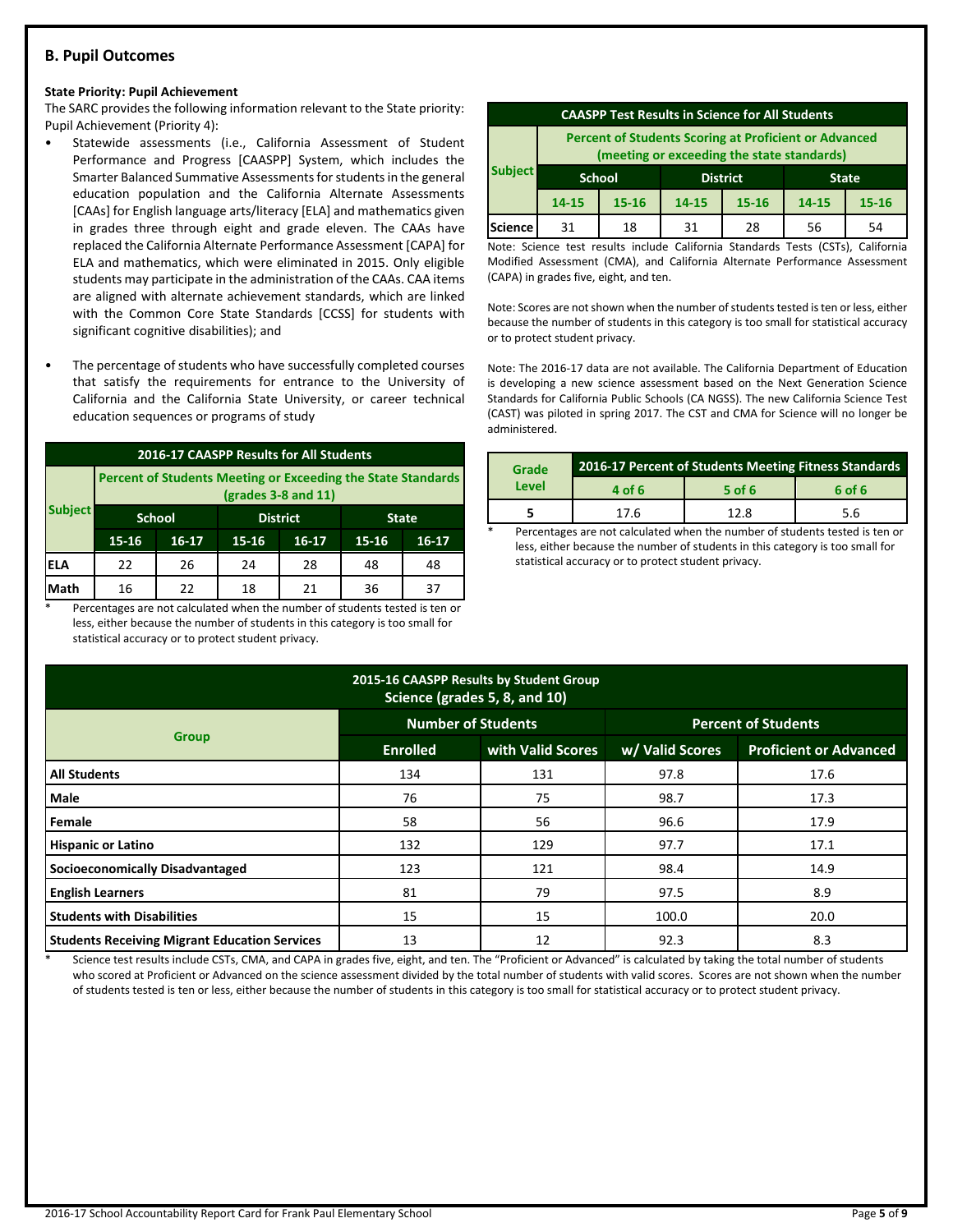| School Year 2016-17 CAASPP Assessment Results - English Language Arts (ELA)<br>Disaggregated by Student Groups, Grades Three through Eight and Eleven |                                       |                                |                                 |                                          |  |  |
|-------------------------------------------------------------------------------------------------------------------------------------------------------|---------------------------------------|--------------------------------|---------------------------------|------------------------------------------|--|--|
| <b>Student Group</b>                                                                                                                                  | <b>Total</b><br><b>Enrollment</b>     | <b>Number</b><br><b>Tested</b> | <b>Percent</b><br><b>Tested</b> | <b>Percent</b><br><b>Met or Exceeded</b> |  |  |
| <b>All Students</b>                                                                                                                                   | 497                                   | 492                            | 98.99                           | 26.02                                    |  |  |
| Male                                                                                                                                                  | 271                                   | 270                            | 99.63                           | 23.7                                     |  |  |
| Female                                                                                                                                                | 226                                   | 222                            | 98.23                           | 28.83                                    |  |  |
| <b>Filipino</b>                                                                                                                                       | $\hspace{0.05cm}$ – $\hspace{0.05cm}$ | --                             | --                              |                                          |  |  |
| <b>Hispanic or Latino</b>                                                                                                                             | 470                                   | 467                            | 99.36                           | 26.12                                    |  |  |
| White                                                                                                                                                 | $-$                                   | $-$                            | --                              | --                                       |  |  |
| Socioeconomically Disadvantaged                                                                                                                       | 481                                   | 476                            | 98.96                           | 24.79                                    |  |  |
| <b>English Learners</b>                                                                                                                               | 453                                   | 449                            | 99.12                           | 24.28                                    |  |  |
| <b>Students with Disabilities</b>                                                                                                                     | 42                                    | 42                             | 100                             | 4.76                                     |  |  |
| <b>Students Receiving Migrant Education Services</b>                                                                                                  | 53                                    | 52                             | 98.11                           | 13.46                                    |  |  |
| <b>Foster Youth</b>                                                                                                                                   |                                       | $- -$                          | $- -$                           | $-$                                      |  |  |

Note: ELA test results include the Smarter Balanced Summative Assessment and the CAA. The "Percent Met or Exceeded" is calculated by taking the total number of students who met or exceeded the standard on the Smarter Balanced Summative Assessment plus the total number of students who met the standard (i.e., achieved Level 3–Alternate) on the CAAs divided by the total number of students who participated in both assessments.

Note: Double dashes (--) appear in the table when the number of students is ten or less, either because the number of students in this category is too small for statistical accuracy or to protect student privacy.

Note: The number of students tested includes all students who participated in the test whether they received a score or not; however, the number of students tested is not the number that was used to calculate the achievement level percentages. The achievement level percentages are calculated using only students who received scores.

| School Year 2016-17 CAASPP Assessment Results - Mathematics<br>Disaggregated by Student Groups, Grades Three through Eight and Eleven |                                   |                                |                                 |                                          |  |  |  |
|---------------------------------------------------------------------------------------------------------------------------------------|-----------------------------------|--------------------------------|---------------------------------|------------------------------------------|--|--|--|
| <b>Student Group</b>                                                                                                                  | <b>Total</b><br><b>Enrollment</b> | <b>Number</b><br><b>Tested</b> | <b>Percent</b><br><b>Tested</b> | <b>Percent</b><br><b>Met or Exceeded</b> |  |  |  |
| <b>All Students</b>                                                                                                                   | 497                               | 494                            | 99.4                            | 22.06                                    |  |  |  |
| Male                                                                                                                                  | 271                               | 271                            | 100                             | 22.88                                    |  |  |  |
| Female                                                                                                                                | 226                               | 223                            | 98.67                           | 21.08                                    |  |  |  |
| <b>Filipino</b>                                                                                                                       | --                                | $\hspace{0.05cm}$              | --                              | --                                       |  |  |  |
| <b>Hispanic or Latino</b>                                                                                                             | 470                               | 467                            | 99.36                           | 22.06                                    |  |  |  |
| White                                                                                                                                 | --                                | --                             | --                              | $-$                                      |  |  |  |
| <b>Socioeconomically Disadvantaged</b>                                                                                                | 481                               | 478                            | 99.38                           | 21.55                                    |  |  |  |
| <b>English Learners</b>                                                                                                               | 453                               | 451                            | 99.56                           | 21.73                                    |  |  |  |
| <b>Students with Disabilities</b>                                                                                                     | 42                                | 42                             | 100                             | 2.38                                     |  |  |  |
| <b>Students Receiving Migrant Education Services</b>                                                                                  | 53                                | 52                             | 98.11                           | 19.23                                    |  |  |  |
| <b>Foster Youth</b>                                                                                                                   | $- -$                             | --                             | --                              |                                          |  |  |  |

Note: Mathematics test results include the Smarter Balanced Summative Assessment and the CAA. The "Percent Met or Exceeded" is calculated by taking the total number of students who met or exceeded the standard on the Smarter Balanced Summative Assessment plus the total number of students who met the standard (i.e., achieved Level 3–Alternate) on the CAAs divided by the total number of students who participated in both assessments.

Note: Double dashes (--) appear in the table when the number of students is ten or less, either because the number of students in this category is too small for statistical accuracy or to protect student privacy.

Note: The number of students tested includes all students who participated in the test whether they received a score or not; however, the number of students tested is not the number that was used to calculate the achievement level percentages. The achievement level percentages are calculated using only students who received scores.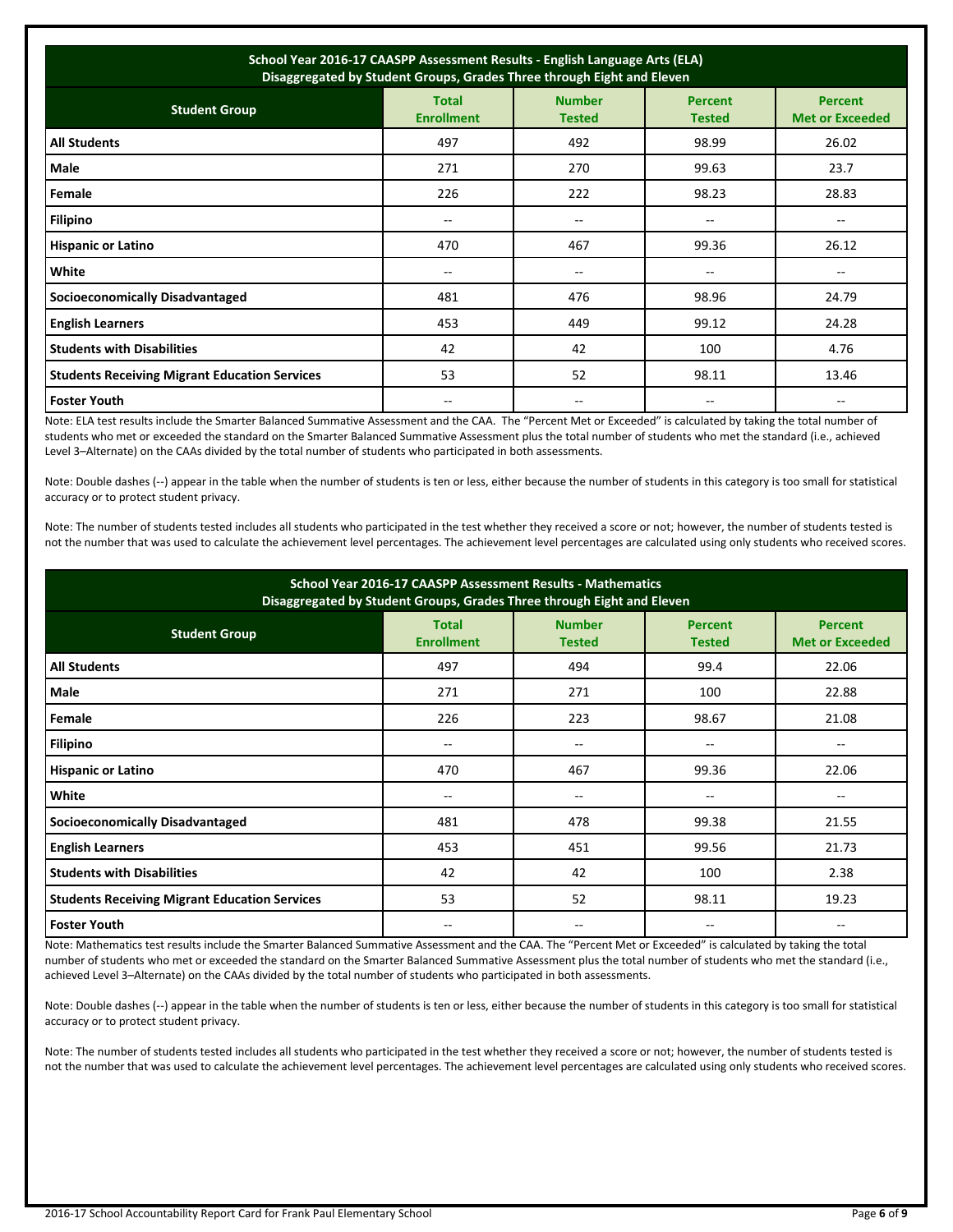## **C. Engagement**

### **State Priority: Parental Involvement**

The SARC provides the following information relevant to the State priority: Parental Involvement (Priority 3):

• Efforts the school district makes to seek parent input in making decisions for the school district and each schoolsite.

### **Opportunities for Parental Involvement (School Year 2017-18)**

Frank Paul encourages our parents to participate in several organizations and activities. There are a variety of opportunities for parent involvement depending on their interests. The School Site Council works with the administration to help make organizational and financial decisions. Meetings bring community organizations on campus to talk about services and provide them as needed. The English Language Advisory Committee (ELAC), which works alongside our School Site Council, discusses issues pertinent to English Learners and makes decisions accordingly. District English Learner Advisory Committee (DELAC) members represent our English Learner issues at the district level and update our members at our site. After school enrichment program tutorials provide ideas and activities that parents can use to help their children at home. For parent involvement opportunities at Frank Paul Elementary School, please contact the principal, Mrs. Yolanda McIntosh at (831) 753-5740.

### **State Priority: School Climate**

The SARC provides the following information relevant to the State priority: School Climate (Priority 6):

- Pupil suspension rates;
- Pupil expulsion rates; and
- Other local measures on the sense of safety.

### **School Safety Plan**

Maintaining a safe and orderly campus is our main concern. Staff members monitor the school grounds before and after school, at recess, and at lunch time. Teachers regularly review the rules for safe and responsible behavior and are active in making changes, which keep our students and staff prepared and safe. Visitors must enter the school through the main office, sign in, and receive a visitor's badge. This helps us account for all in the event of an emergency.

Our School Safety Plan is revised annually as was the case this year. The plan includes procedures for emergencies, exit routes, roles and responsibilities for staff members, and inventories of emergency supplies. We share the plan with all staff members at staff meetings. In addition, the school site council helps with revisions and approval. Students and staff practice fire and earthquake drills four times a year and lock-down procedures twice a year. In addition, we hold annual emergency preparedness training for staff, as needed.

| <b>Suspensions and Expulsions</b> |         |         |         |  |  |  |  |
|-----------------------------------|---------|---------|---------|--|--|--|--|
| <b>School</b>                     | 2014-15 | 2015-16 | 2016-17 |  |  |  |  |
| <b>Suspensions Rate</b>           | 0.0     | 0.0     | 0.0     |  |  |  |  |
| <b>Expulsions Rate</b>            | 0.0     | 0.0     | 0.0     |  |  |  |  |
| <b>District</b>                   | 2014-15 | 2015-16 | 2016-17 |  |  |  |  |
| <b>Suspensions Rate</b>           | 1.1     | 1.0     | 0.5     |  |  |  |  |
| <b>Expulsions Rate</b>            | 0.0     | 0.0     | 0.0     |  |  |  |  |
| <b>State</b>                      | 2014-15 | 2015-16 | 2016-17 |  |  |  |  |
| <b>Suspensions Rate</b>           | 3.8     | 3.7     | 3.6     |  |  |  |  |
| <b>Expulsions Rate</b>            | 0.1     | 0.1     | 0.1     |  |  |  |  |

## **D. Other SARC Information**

The information in this section is required to be in the SARC but is not included in the state priorities for LCFF.

| 2017-18 Federal Intervention Program                |               |                 |  |  |  |  |
|-----------------------------------------------------|---------------|-----------------|--|--|--|--|
| <b>Indicator</b>                                    | <b>School</b> | <b>District</b> |  |  |  |  |
| <b>Program Improvement Status</b>                   | Not in PI     | In PI           |  |  |  |  |
| <b>First Year of Program Improvement</b>            |               | 2004-2005       |  |  |  |  |
| Year in Program Improvement                         | Year 3        |                 |  |  |  |  |
| Number of Schools Currently in Program Improvement  | 8             |                 |  |  |  |  |
| Percent of Schools Currently in Program Improvement | 61.5          |                 |  |  |  |  |

## **Academic Counselors and Other Support Staff at this School**

| <b>Number of Full-Time Equivalent (FTE)</b>                |    |  |  |  |
|------------------------------------------------------------|----|--|--|--|
| <b>Academic Counselor</b>                                  | n  |  |  |  |
| <b>Counselor (Social/Behavioral or Career Development)</b> |    |  |  |  |
| Library Media Teacher (Librarian)                          | 1  |  |  |  |
| Library Media Services Staff (Paraprofessional)            | .5 |  |  |  |
| <b>Psychologist</b>                                        | .5 |  |  |  |
| <b>Social Worker</b>                                       | n  |  |  |  |
| Nurse                                                      | 0  |  |  |  |
| Speech/Language/Hearing Specialist                         | .5 |  |  |  |
| <b>Resource Specialist</b>                                 |    |  |  |  |
| Other                                                      |    |  |  |  |
| <b>Average Number of Students per Staff Member</b>         |    |  |  |  |
| <b>Academic Counselor</b>                                  |    |  |  |  |

One Full Time Equivalent (FTE) equals one staff member working full time; one FTE could also represent two staff members who each work 50 percent of full time.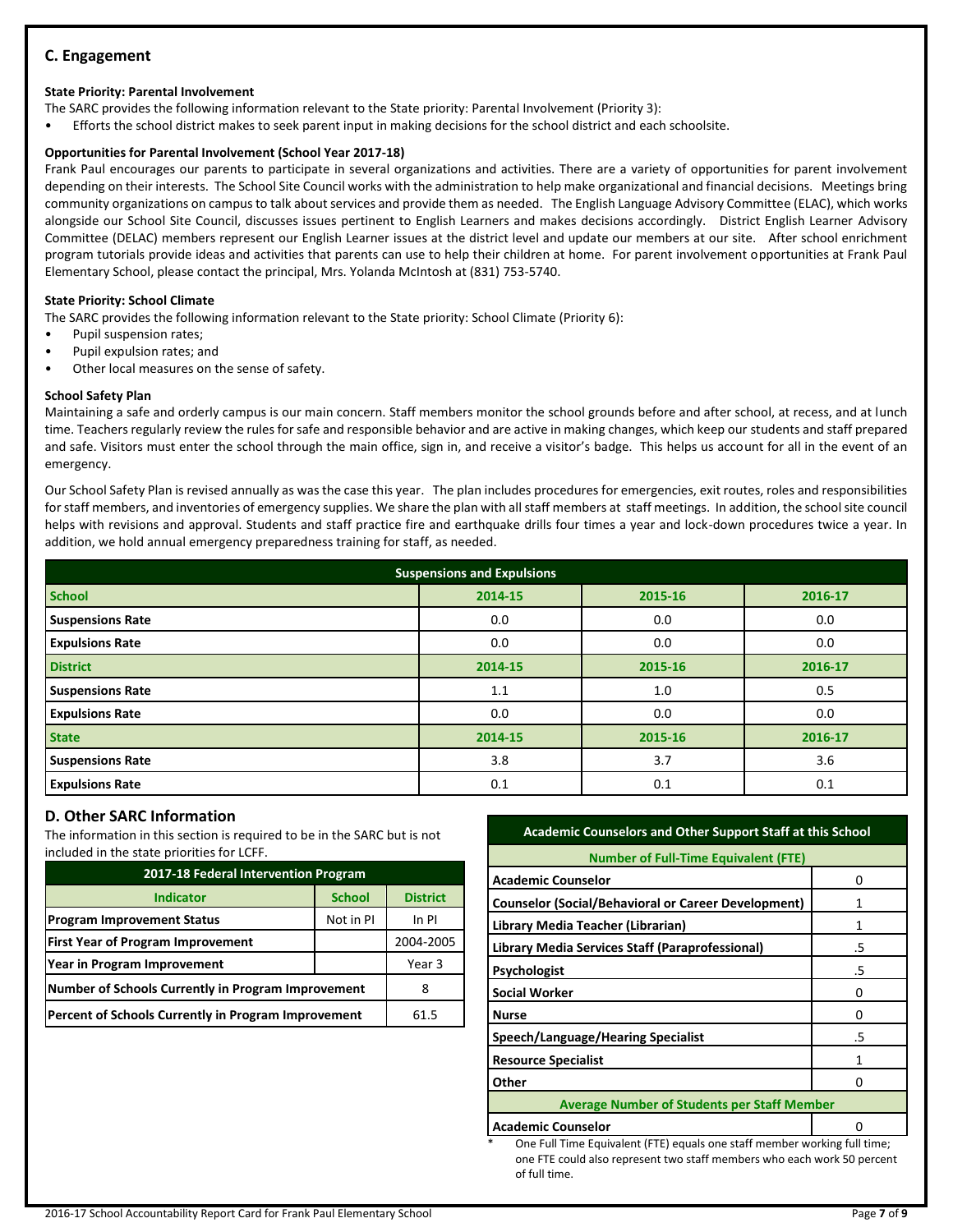|              | Average Class Size and Class Size Distribution (Elementary) |         |         |                              |              |                   |   |                         |   |         |                 |              |
|--------------|-------------------------------------------------------------|---------|---------|------------------------------|--------------|-------------------|---|-------------------------|---|---------|-----------------|--------------|
|              | <b>Average Class Size</b>                                   |         |         | <b>Number of Classrooms*</b> |              |                   |   |                         |   |         |                 |              |
| Grade        |                                                             |         |         | $1 - 20$                     |              | $21 - 32$         |   | $33+$                   |   |         |                 |              |
|              | 2014-15                                                     | 2015-16 | 2016-17 | 2014-15                      |              | 2015-16   2016-17 |   | 2014-15 2015-16 2016-17 |   | 2014-15 | 2015-16 2016-17 |              |
| К            | 31                                                          | 29      | 25      |                              |              | 1                 | 2 | 3                       | 4 | 1       |                 |              |
| 1            | 26                                                          | 25      | 24      |                              |              | 1                 | 5 | 4                       | 3 |         |                 |              |
| $\mathbf{2}$ | 29                                                          | 25      | 24      |                              | 2            |                   | 4 | 3                       | 4 |         |                 |              |
| 3            | 25                                                          | 23      | 25      |                              | 3            |                   | 5 | $\overline{2}$          | 5 |         |                 |              |
| 4            | 30                                                          | 31      | 29      |                              |              |                   | 4 | 3                       | 4 |         | 1               |              |
| 5            | 28                                                          | 27      | 27      |                              | $\mathbf{1}$ | 1                 | 4 | 4                       | 3 |         |                 | $\mathbf{1}$ |
| 6            | 30                                                          | 28      | 31      |                              | $\mathbf{1}$ |                   | 4 | 3                       | 4 |         |                 |              |

\* Number of classes indicates how many classes fall into each size category (a range of total students per class).

### **Professional Development provided for Teachers**

The major areas of professional development for teachers in 2016-2017 included the following:

- Standards-based planning for instruction, learning and assessment
- Bilingual Transference (for teachers facilitating Alternative Bilingual Education classes)
- One Way Bilingual Program
- EngageNY Math
- EngageNY Language Arts
- CCSS instruction
- Teaching to the Math standards (primary grade teachers)
- ELD instruction and lesson planning
- ELD: Integrated and Designated instruction
- Grade Level Team Planning
- Data analysis
- Purposeful teaching
- Strategic teaching
- Guided Reading

Professional development was delivered through staff meetings, GLT sessions, and professional development days.

| FY 2015-16 Teacher and Administrative Salaries |                                  |                                                                         |  |  |  |  |
|------------------------------------------------|----------------------------------|-------------------------------------------------------------------------|--|--|--|--|
| <b>Category</b>                                | <b>District</b><br><b>Amount</b> | <b>State Average for</b><br><b>Districts In Same</b><br><b>Category</b> |  |  |  |  |
| <b>Beginning Teacher Salary</b>                | \$41,752                         | \$48,678                                                                |  |  |  |  |
| <b>Mid-Range Teacher Salary</b>                | \$67,888                         | \$78,254                                                                |  |  |  |  |
| <b>Highest Teacher Salary</b>                  | \$94,604                         | \$96,372                                                                |  |  |  |  |
| <b>Average Principal Salary (ES)</b>           | \$114,725                        | \$122,364                                                               |  |  |  |  |
| <b>Average Principal Salary (MS)</b>           |                                  | \$125,958                                                               |  |  |  |  |
| <b>Average Principal Salary (HS)</b>           |                                  | \$126,758                                                               |  |  |  |  |
| <b>Superintendent Salary</b>                   | \$190,800                        | \$212,818                                                               |  |  |  |  |
| <b>Percent of District Budget</b>              |                                  |                                                                         |  |  |  |  |
| <b>Teacher Salaries</b>                        | 33%                              | 38%                                                                     |  |  |  |  |
| <b>Administrative Salaries</b>                 | 6%                               | 5%                                                                      |  |  |  |  |

**FY 2015-16 Expenditures Per Pupil and School Site Teacher Salaries Level Expenditures Per Pupil Average Teacher Total Restricted Unrestricted Salary School Site- District**  $$4,250$   $$700$   $$3,550$  \$59,350 **-**  $\bullet$   $\bullet$   $\bullet$  \$5,459 \$68,478  $\bullet$  **|**  $\bullet$  | \$6,574 | \$78,363 **Percent Difference: School Site/District** -35.0 -8.5 **Percent Difference: School Site/ State** -24.3 -16.2

Cells with  $\blacklozenge$  do not require data.

For detailed information on salaries, see the CDE Certificated Salaries & Benefits webpage a[t www.cde.ca.gov/ds/fd/cs/.](http://www.cde.ca.gov/ds/fd/cs/)